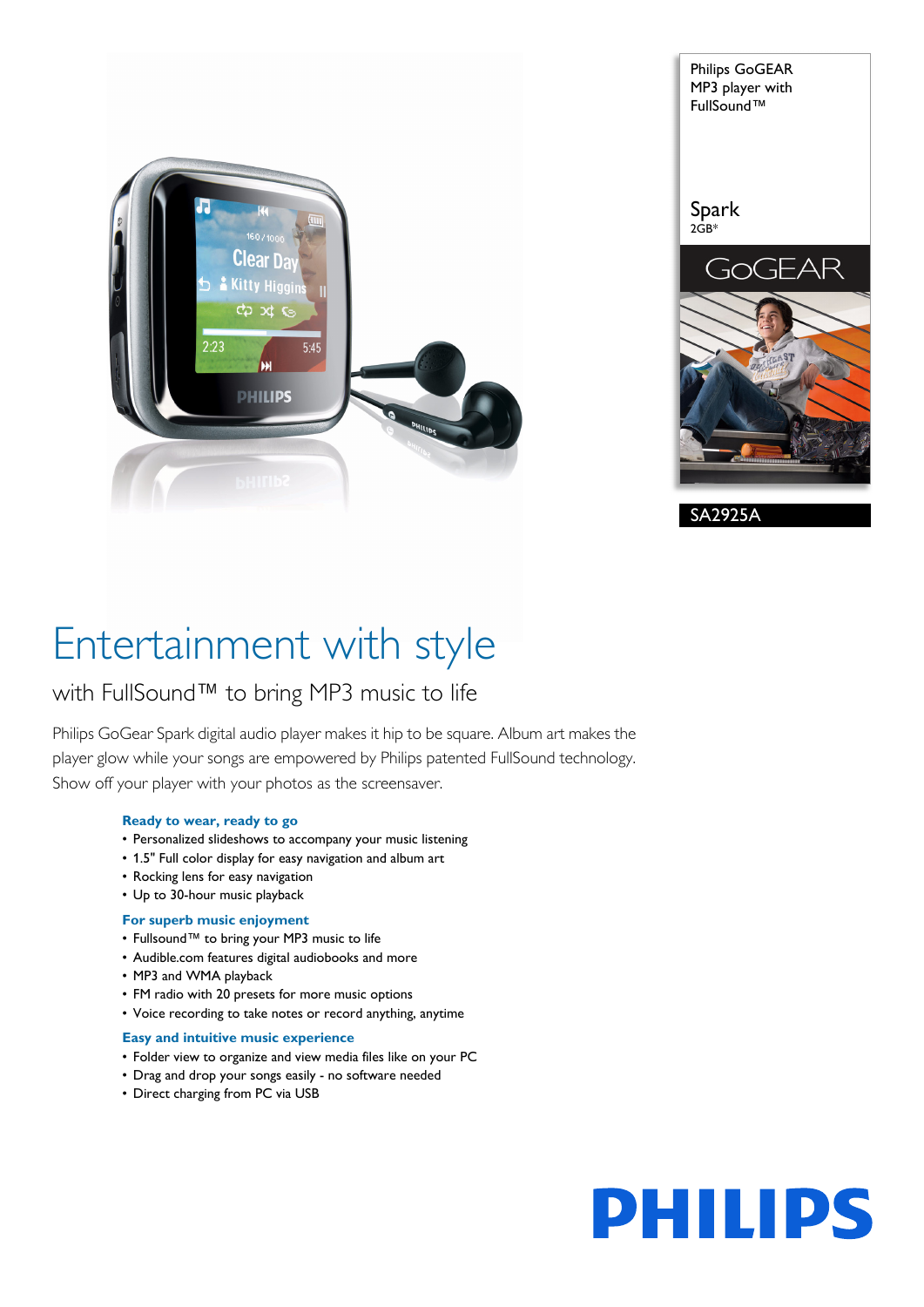## **Highlights**

#### **FullSound™**



Philips' innovative FullSound technology faithfully restores sonic details to compressed MP3 music, dramatically enriching and enhancing it, so you can experience CD music without any distortion. Based on an audio post-processing algorithm, FullSound combines Philips' renowned expertise in music reproduction with the power of the latest generation Digital Signal Processor (DSP). The

result is fuller bass with more depth and impact, boosted voice and instrument clarity, and rich detail. Rediscover your compressed MP3 music in true-to-life sound that will touch your soul and move your feet.

#### **Audible**



Audible.com is your destination for the widest selection of digital audiobooks, magazines,

AudibleReady

radio shows, stand-up comedy, and more available for download. Enjoy books in the car, at the gym, or around the house. Authors and icons read their own works, and famous actors narrate your favorite titles. At Audible.com you can browse and sample over 75,000 selections, including the latest best sellers and timeless classics.

SA2925A/37